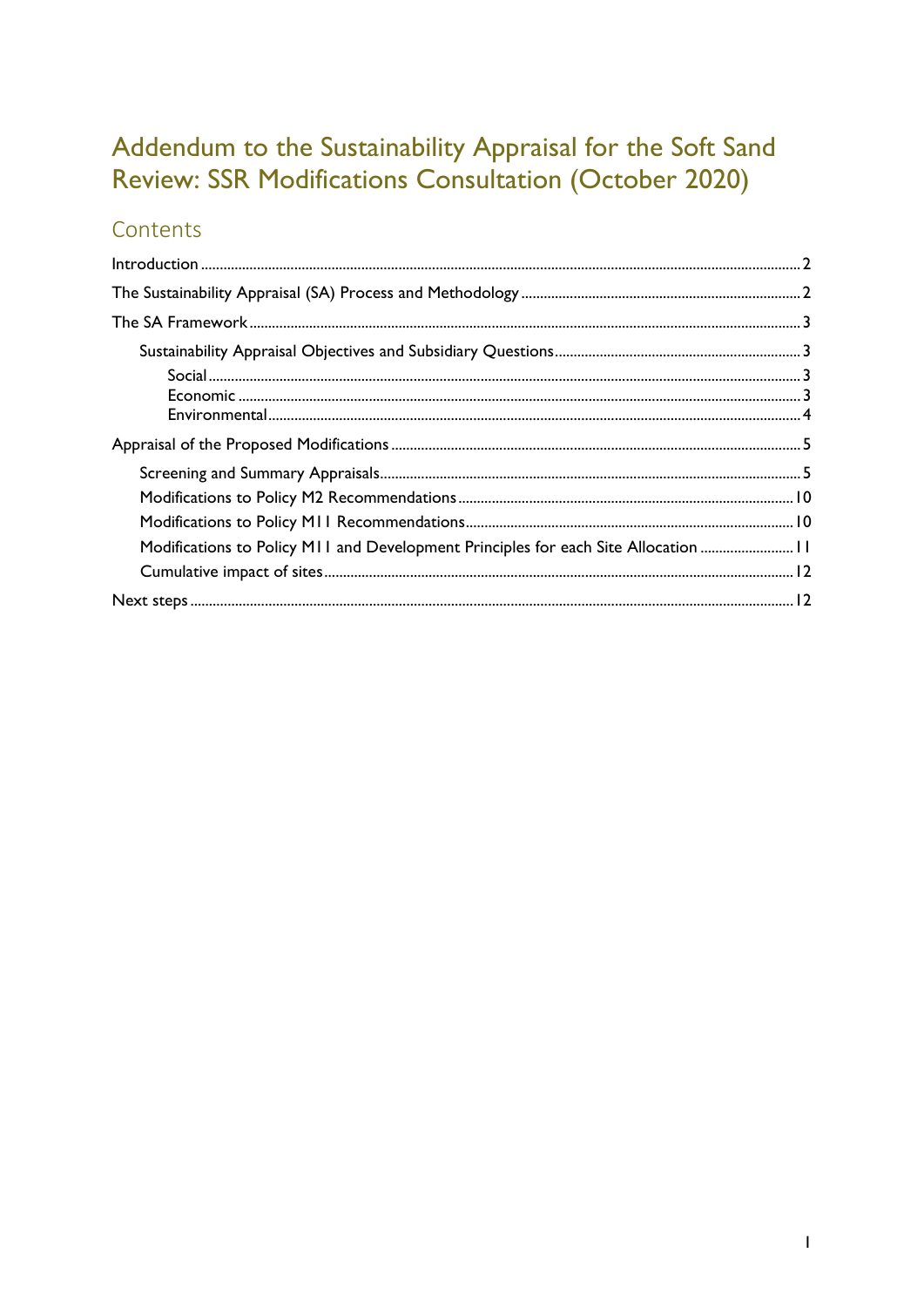### <span id="page-1-0"></span>Introduction

This document assesses the Proposed Modifications to the Soft Sand Review and should be read as an Addendum to the Regulation 19 Sustainability Appraisal for the Soft Sand Review of the Joint Minerals Local Plan [Examination Document Library reference [SSR.CSD.002\]](http://www2.westsussex.gov.uk/ssr/ssr_csd_002.pdf).

## <span id="page-1-1"></span>The Sustainability Appraisal (SA) Process and Methodology

The steps taken in relation to the Sustainability Appraisal (SA) for the SSR up to the point of examination are set out in the Regulation 19 Sustainability Appraisal for the Soft Sand Review of the [Joint Minerals Local Plan](https://www.westsussex.gov.uk/media/11736/mlp_adoption.pdf) (2018). This document screens each of the proposed modifications in turn and then assesses the pertinent modifications against the SA Objectives, using the methodology and scoring systems set out in the original SA documentation.

| <b>Symbol</b> | Likely Impact of the Policy on the SA Objective(s) |
|---------------|----------------------------------------------------|
| $++$          | Significant positive impact                        |
| $+$           | Minor positive impact                              |
| $\mathbf{0}$  | Negligible or no impact                            |
| $+/-$         | Mixture of positive and negative                   |
|               | Minor negative impact                              |
| $-1$          | Significant negative impact                        |
|               | Uncertain what effect it will have                 |

<span id="page-1-2"></span>

|  | Table 1: Key to symbols and colour coding used in the SA of the JMLP (and SSR) |  |
|--|--------------------------------------------------------------------------------|--|
|  |                                                                                |  |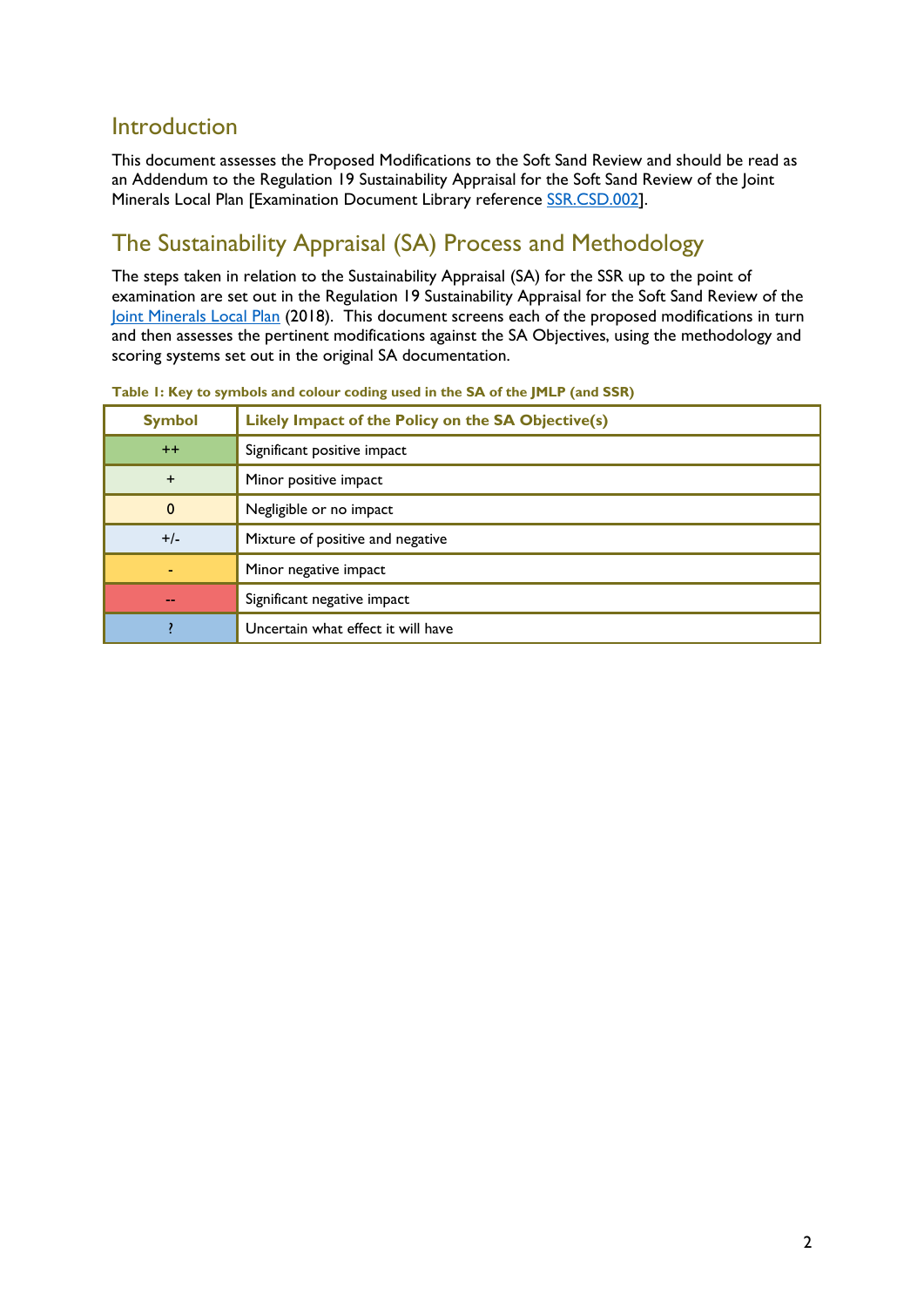## <span id="page-2-0"></span>The SA Framework

### <span id="page-2-1"></span>Sustainability Appraisal Objectives and Subsidiary Questions

#### <span id="page-2-2"></span>SOCIAL

**1. To protect and, where possible, enhance health, well-being and amenity of residents, neighbouring land uses and visitors to West Sussex.**

Would the option/policy/site:

- Have harmful effects on human health and be sited close to sensitive receptor(s)?
- Affect amenity through dust and noise (e.g., through blasting/traffic) or vibration?
- **Affect road safety?**
- Have the potential to create land use conflict issues?
- Provide opportunities for improvements to health, well-being, and amenity through enhancements?
- Create cumulative effects in terms of adverse impacts on environmental quality, social cohesion and inclusion or economic potential?
- **2. To protect and, where possible, enhance recreation opportunities for all, including access to and enjoyment of the countryside, open spaces, and Public Rights of Way (PROW).**

Would the option/policy/site:

- **Be likely to affect the amenity of users on PROW, recreation areas/open spaces or other** users of the countryside in the area, or affect views and/or tranquillity of these areas?
- **Provide restoration opportunities for recreation?**

#### <span id="page-2-3"></span>ECONOMIC

#### **3. To protect, sustain, and where possible, enhance the vitality and viability of the local economy.**

Would the option/policy/site:

- **Help the local economy, for example by generating new jobs, and how might implementing** the policy impact on local businesses?
- **Encourage the provision of more locally based skills and facilities?**
- Affect tourists' decisions to visit an area?
- Compromise safe operating of commercial aerodromes (i.e., be near to an airfield and through restoration likely to attract large numbers of birds and increase the chance of bird strike)?

#### **4. To conserve minerals resources from inappropriate development whilst providing for the supply of aggregates and other minerals sufficient for the needs of society.**

Would the option/policy/site:

- Reduce the extraction of virgin materials?
- Avoid sterilising mineral resources by preventing unnecessary development on or near to mineral resources?
- Require prior extraction if development that would sterilise mineral resources were to go ahead?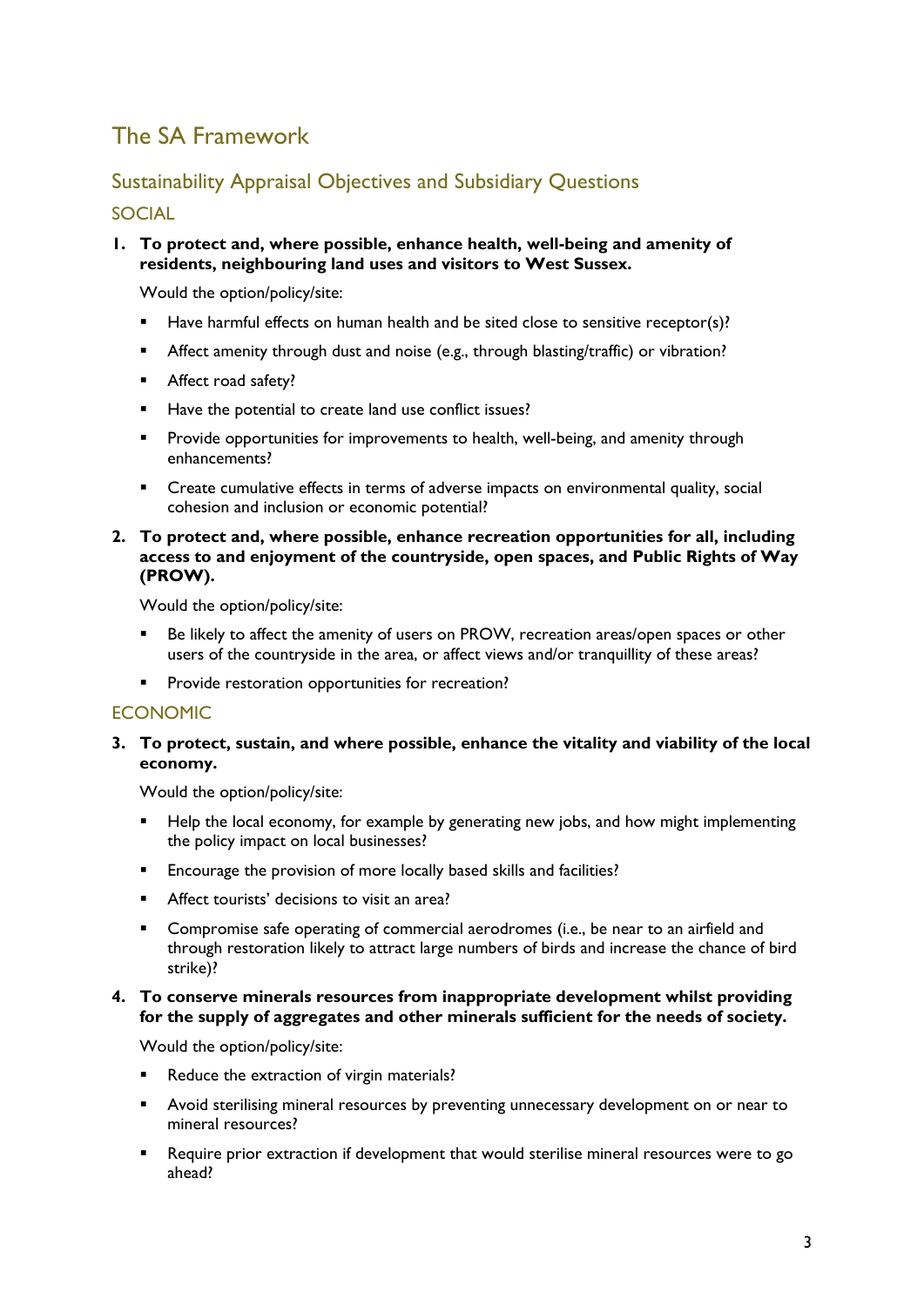#### <span id="page-3-0"></span>ENVIRONMENTAL

#### **5. To protect, and where possible, enhance the landscape, local distinctiveness, and landscape character in West Sussex.**

Would the option/policy/site:

- Help enable the protection of landscape (particularly AONBs and SDNP) and townscape character?
- **•** Contribute to the restoration of minerals sites, maximising after-use potential for beneficial use (e.g., agriculture, nature conservation, recreation, amenity, water storage, flood management) as appropriate?
- Facilitate the supply and use of local building materials to protect local character?
- **Affect dark skies from light pollution?**
- **Protect and enhance the tranquillity of West Sussex including the SDNP and AONBs (e.g.,** by minimising noise arising from minerals facilities and transport)?
- Encourage landscape improvement?

#### **6. To protect, conserve and enhance biodiversity including natural habitats and protected species.**

Would the option/policy/site:

- Have an adverse effect on biodiversity, including the protection of designated sites (e.g., Special Protection Areas, Special Areas of Conservation, Ramsars, Sites of Special Scientific Interest, National Nature Reserves and Ancient Woodland)?
- Have an adverse effect on locally designated sites which form part of a network of ecosystems?
- **Have an adverse effect on wider habitat networks (including BAP habitats) and land used by** protected species?
- **Provide opportunities for enhancing biodiversity and achieving net gains as part of the** development or restoration?

#### **7. To protect and conserve geodiversity.**

Would the option/policy/site:

- Have an adverse effect on geodiversity, including the protection of geological features or sites (e.g., Sites of Special Scientific Interest, and Local Geological Sites, formally RIGS)?
- **EXECR** Create new geological exposures of education interest?
- Provide opportunities for geodiversity as part of the development or restoration?

#### **8. To conserve, and where possible, enhance the historic environment.**

Would the option/policy/site:

 Help enable the conservation of features of archaeological and other historic interest in the county, such as conservation areas, listed buildings, scheduled ancient monuments and areas of archaeological potential?

#### **9. To protect and, where possible, enhance soil quality, and minimise the loss of best and most versatile land.**

Would the option/policy/site:

- **Minimise the loss of the best and most versatile agricultural land?**
- $\blacksquare$  Improve the soil quality?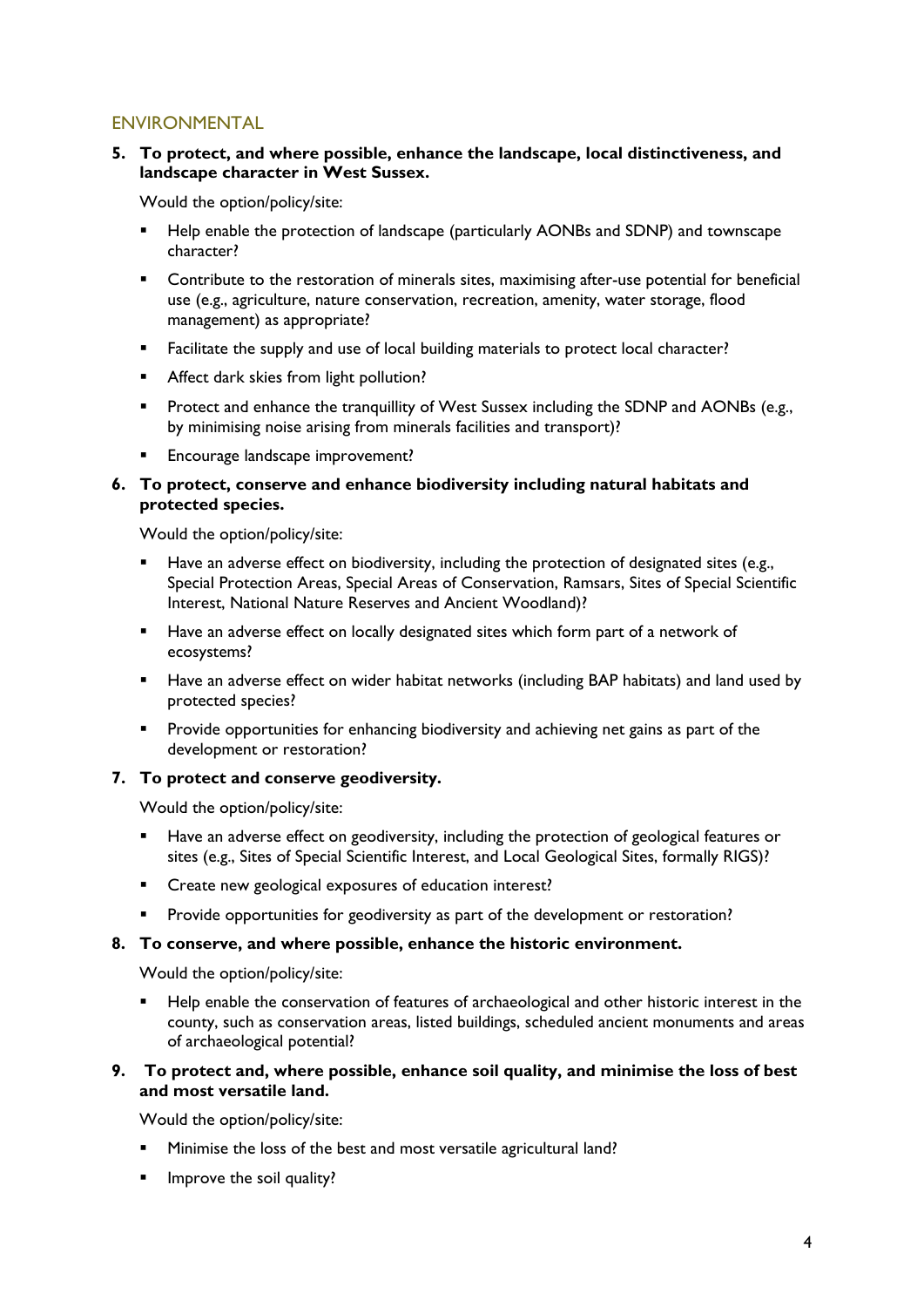#### **10. To reduce air pollution and to protect and, where possible, enhance air quality.**

Would the option/policy/site:

- **Lead to a change in local air quality?**
- Cause further deterioration of air quality in Air Quality Management Areas?
- **EXEC** 2 Cause an increase in deposition of pollutants on sensitive designated nature conservation sites?

#### **11. To protect and, where possible, enhance water resources, water quality and the function of the water environment.**

Would the option/policy/site:

- Affect the quality of surface and/or groundwater bodies?
- Interfere with the flows of water bodies?

#### **12. To reduce vulnerability to flooding, in particular preventing inappropriate development in the floodplain.**

Would the option/policy/site:

- Affect the likelihood of flooding or lead to inappropriate development in a flood risk zone (e.g., Flood Zones 2 or 3) contrary to national policy on flooding?
- **Impact on flood defences?**
- Provide opportunities for flood alleviation/mitigation?

#### **13. To minimise transport of minerals by roads. Where road use is necessary, to reduce the impact by promoting use of the Lorry Route Network.**

Would the option/policy/site:

- Have the potential for rail or water-based access to and from mineral sites?
- **EXECT** Lead to the production of traffic-derived pollutants, including CO2, NO2 and PM10 due to road transport to and from minerals sites?
- **•** Optimise the use of the Lorry Route Network and reduce the use of rural roads thus reducing the disruption and pollutants caused by HGVs?

#### **14. To reduce the emissions of greenhouse gases.**

Would the policy/option/site:

- **EXECT** Lead to the production of carbon dioxide or other greenhouse gases from on-site vehicles and machinery?
- **Reductions in transport distances by supporting the location of mineral extraction sites in** proximity to surrounding markets for minerals and to serve local needs?
- **Encourage the use of renewable or lower carbon energy sources on-site (e.g., through the** use of small on-site renewable energy sources, i.e., wind turbines, solar panels)?

## <span id="page-4-0"></span>Appraisal of the Proposed Modifications

### <span id="page-4-1"></span>Screening and Summary Appraisals

The table below sets out the proposed modifications in turn and each modification is screened for further assessment. A commentary is provided for the screening assessment as well as for the appraisal scoring set out in the following section of this document.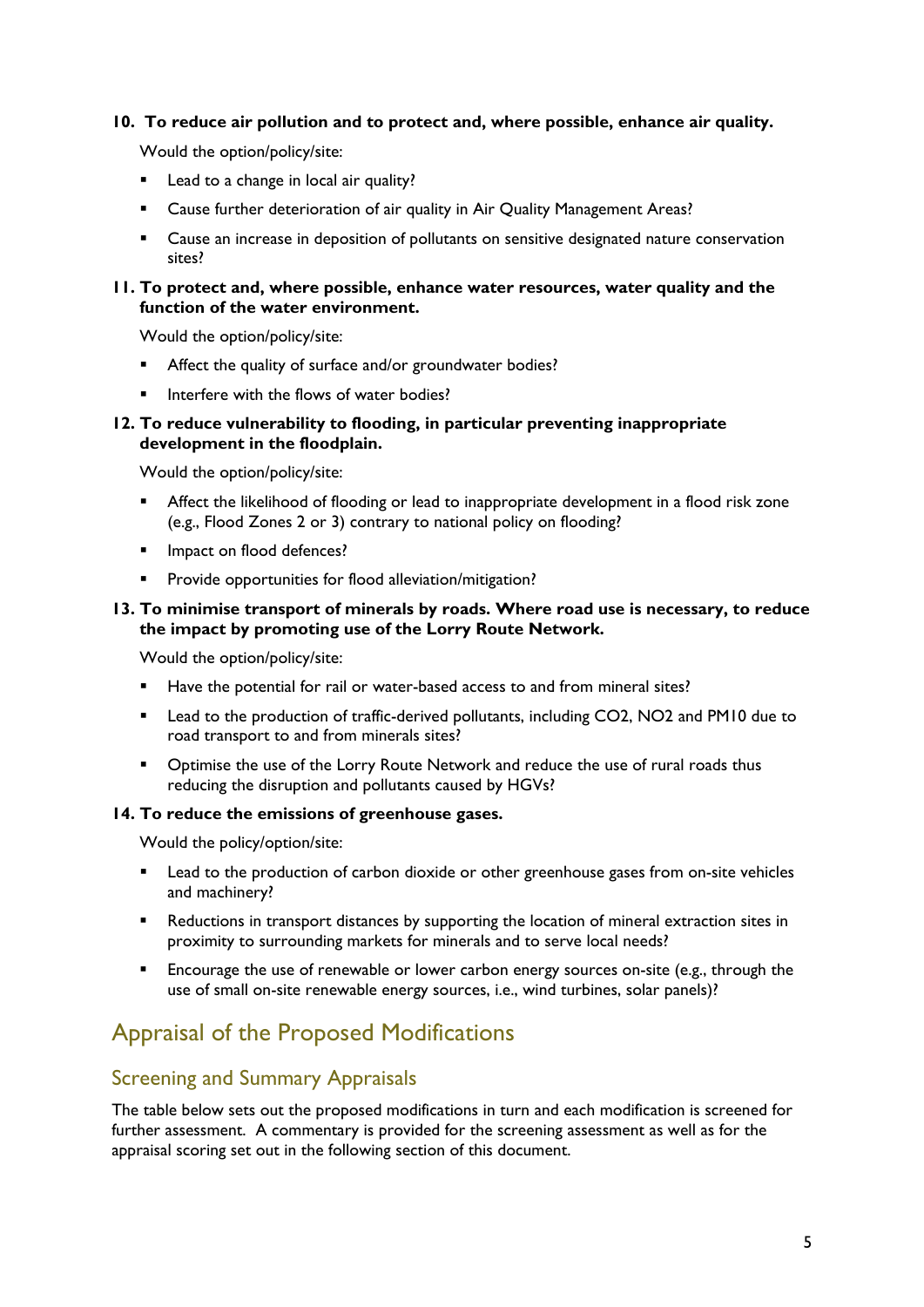| <b>SMM Ref</b>   | SSR Ref          | <b>JMLP Para/Policy</b> | <b>Proposed Modification</b>                                                                                                                                                                                                                                                                                                                                                                                                                                                                                                                                                                                                                                                                                                                                                                                                                                                                                                                                                                                                                                                                                                                                                                                                                                                                                                                                                                                                                                                                                                                                   | <b>Reason for Proposed Modification</b>                                                                                                                                      | <b>SA Screening</b>                                                                                                                                                                                                                                                                                                                                                                                                                                                                                                                                                                                                                                                           | <b>SA Assessment Commentary</b>                                                                                                                                                                                                                                                                                                                                                                                                                                                                                                                                                                                  |
|------------------|------------------|-------------------------|----------------------------------------------------------------------------------------------------------------------------------------------------------------------------------------------------------------------------------------------------------------------------------------------------------------------------------------------------------------------------------------------------------------------------------------------------------------------------------------------------------------------------------------------------------------------------------------------------------------------------------------------------------------------------------------------------------------------------------------------------------------------------------------------------------------------------------------------------------------------------------------------------------------------------------------------------------------------------------------------------------------------------------------------------------------------------------------------------------------------------------------------------------------------------------------------------------------------------------------------------------------------------------------------------------------------------------------------------------------------------------------------------------------------------------------------------------------------------------------------------------------------------------------------------------------|------------------------------------------------------------------------------------------------------------------------------------------------------------------------------|-------------------------------------------------------------------------------------------------------------------------------------------------------------------------------------------------------------------------------------------------------------------------------------------------------------------------------------------------------------------------------------------------------------------------------------------------------------------------------------------------------------------------------------------------------------------------------------------------------------------------------------------------------------------------------|------------------------------------------------------------------------------------------------------------------------------------------------------------------------------------------------------------------------------------------------------------------------------------------------------------------------------------------------------------------------------------------------------------------------------------------------------------------------------------------------------------------------------------------------------------------------------------------------------------------|
| SMMI             | SSR3             | 6.2.13                  | New paragraph number: 6.2.14.<br>The current 10-year average sales value is much higher than for sharp sand and gravel, at 293,737<br>288,718 tonnes per annum (2008 - 2017 2009-2019), and other relevant local information suggests<br>average demand may be as high as 372,459 371,869 tonnes per annum. Total permitted reserve of<br>land-won soft sand in West Sussex is 2,754,000 2.300.437 which currently provides a landbank of<br>7.4 6.2 years, based on the 10-year average sales, taking account of other relevant local<br>information. Current reserves are not sufficient to meet demand over the Plan period (up to<br>2033). Planning Guidance (NPPG, para 064) states that MPA's should also consider average sales<br>over the previous three years, to identify the general trend of demand. The 3-year average of soft<br>sand sales is 295, 115 315, 560 tonnes (2015-2017 2016-2019). Based on this 3-year average and<br>current reserves, the landbank (taking account of other relevant local information) is currently 9.3<br>7.3 years.                                                                                                                                                                                                                                                                                                                                                                                                                                                                                          | Updated figures as contained in the<br>Local Aggregate Assessment 2019 (May<br>2020) [SSR.OSD.005a]                                                                          | This modification reflects the updated<br>LAA and has been screened in for<br>assessment as it refers to the level of<br>sales and the relevant landbank for<br>planning purposes.                                                                                                                                                                                                                                                                                                                                                                                                                                                                                            | Although the figures within 6.2.13 have<br>been updated to reflect the most<br>recent LAA, the conclusions drawn<br>from the data have not changed and<br>the policy direction of the SSR has not<br>changed. The SSR will plan for soft sand<br>in the way set out in the Submission<br>SSR. The changes to the data show a<br>maintained pressure to the existing<br>landbank and the subsequent declining<br>reserve. Therefore, there are no<br>changes to the assessment set out<br>within the SA of the Regulation 19 SSR.                                                                                 |
| SMM <sub>2</sub> | SSR4             | 6.2.14                  | New paragraph number: 6.2.15.<br>The relevant strategic objectives are:<br>I: To promote the prudent and efficient production and use of minerals and to ensure a steady and<br>adequate supply, having regard to the market demand and constraints on supply in the Plan area.<br>3: To make provision for soft sand, silica sand and sharp sand and gravel, to meet the need, from<br>outside the South Downs National Park, where possible; and only allow development within the<br>national park in exceptional circumstances and where it is in the public interest.                                                                                                                                                                                                                                                                                                                                                                                                                                                                                                                                                                                                                                                                                                                                                                                                                                                                                                                                                                                     | To fix a typographical error and retain<br>the Strategic Objectives as adopted in<br>the Joint Minerals Local Plan.                                                          | This modification has been screened<br>out of assessment as it reflects a<br>typographical error in the original<br>document.                                                                                                                                                                                                                                                                                                                                                                                                                                                                                                                                                 | N/A.                                                                                                                                                                                                                                                                                                                                                                                                                                                                                                                                                                                                             |
| SMM3             | SSR <sub>5</sub> | New para 6.2.16         | In order to inform the strategy for the provision of land won soft sand, the Authorities considered<br>the opportunities for extraction:<br>within West Sussex but outside of the SDNP<br>outside of West Sussex <sup>1</sup><br>from other sources<br>$\blacksquare$<br>from within the SDNP, within West Sussex<br>$\blacksquare$<br>a combination of the options<br>Footnote I: where these opportunities are included in emerging or adopted mineral plans, or exist<br>as sites that hold current planning permissions.                                                                                                                                                                                                                                                                                                                                                                                                                                                                                                                                                                                                                                                                                                                                                                                                                                                                                                                                                                                                                                   | For clarity in response to<br>representations raised by Hampshire<br>County Council.                                                                                         | This modification has been screened in<br>for assessment. SSR5 was assessed in<br>Section 5 of the SA for the SSR (2019).<br>The additional text is supported in the<br>SA assessment (para 5.13) that<br>"future reviews of the JMLP should<br>take account of the availability of<br>material in the wider south east".<br>Sites allocated in emerging or adopted<br>minerals plans or that hold planning<br>permissions will have been<br>independently assessed through the<br>planning process, including<br>Sustainability Appraisal, for the impacts<br>of those developments, providing<br>additional measures of support to<br>address the SA Objectives of the SSR. | SSR5 was assessed in Section 5 of the<br>SA for the SSR (2019). The additional<br>text is supported in the SA assessment<br>(para 5.13) that "future reviews of<br>the JMLP should take account of the<br>availability of material in the wider<br>south east". Sites allocated in<br>emerging or adopted minerals plans or<br>that hold planning permissions will have<br>been independently assessed through<br>the planning process, including<br>Sustainability Appraisal, for the impacts<br>of those developments, providing<br>additional measures of support to<br>address the SA Objectives of the SSR. |
| SMM4             | <b>SSR36</b>     |                         | New paragraph number: 7.2.8.<br>East of West Heath Common (Extension), Rogate (Policies Map 9): Located near to<br>Rogate, Chichester, the extension to West Heath Quarry is located within the South Downs<br>National Park, and used for agricultural purposes. The site is approximately 14 hectares in size and<br>would provide 950,000 tonnes of soft sand. The area available for extraction may be limited by the<br>development principles set out below, including the results of the hydrogeological survey.<br>Materials would be exported from the extension site to the existing quarry by conveyor or<br>pipeline, for processing, before transport by road using the existing quarry access and routing<br>provision. Development of this site should avoid and minimise any impact on West Heath<br>Common and the River Rother Local Wildlife Site. Development should also contribute to the<br>Petersfield to Pulborough via Midhurst non-motorised route. The after use for this site would be<br>to create a low-level water environment that should maximise nature conservation and informal<br>recreation. Any restoration scheme should be fully integrated with the restoration scheme on the<br>existing site. The restoration proposals should also take account of the opportunities to improve<br>long distance trails and key public Rights of Way. Restoration proposals should clearly relate to<br>landscape projects in the wider South Downs National Park <sup>1</sup> .<br>Footnote 1: SSR Landscape Assessment (2019). | a) To include wording agreed with<br>the Environment Agency.<br>b) To provide additional<br>references to West Heath<br>Common and the River<br>discussions at the Hearings. | This modification has been screened in<br>for assessment as it provides additional<br>environmental criteria for these<br>development principles.                                                                                                                                                                                                                                                                                                                                                                                                                                                                                                                             | The SA of the SSR at Regulation 19<br>stage recommended the Development<br>Principles for each allocation reflected<br>the Objectives of the Sustainability<br>Appraisal.<br>The modifications proposed under<br>SMM4 increase the protection of the<br>water environment, West Heath<br>Common and the River Rother Local<br>Wildlife Site.<br>The modifications are positive in terms<br>of the SA Objectives, particularly the<br>objectives related to water quality,<br>landscape, and biodiversity.                                                                                                        |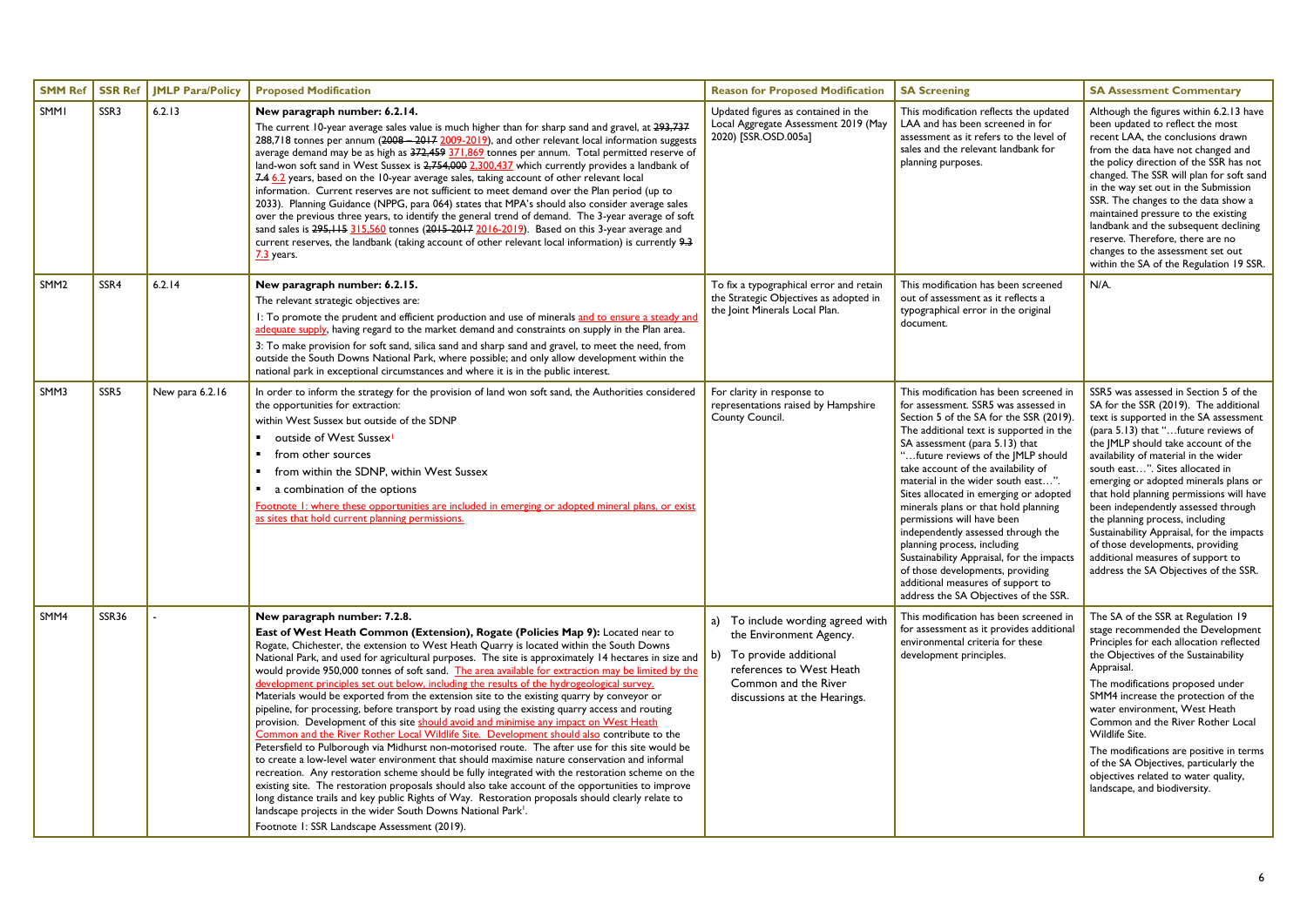| <b>SMM Ref</b> | <b>SSR Ref</b> | <b>JMLP Para/Policy</b> | <b>Proposed Modification</b>                                                                                                                                                                                                                                                                                                                                                                                                                                                                                                                                                                                                                                                                                                                                                                                                                                                                                                                                                                                                                                                                                                                                                                                                                                                                                                                                                                                                                                                                                                                                                                                                                                                                                                                                                                                                                                                                                                                                                                                                                                                                                                                                                                                                                                                                                                                                                                                                                                                                                                                                                                                                                                                                                                                                                                                                                                                                                                                                                                                                                                                                                                                                                                                                                                                                                                                                                                                                                                                                                                                                                                 |          | <b>Reason for Proposed Modification</b>                                                                                                                                                                                                                                                                                                                                                                                                                                        | <b>SA Screening</b>                                                                                                                               | <b>SA Assessment Commentary</b>                                                                                                                                                                                                                                                                                                                                                                                                                                                                                                   |
|----------------|----------------|-------------------------|----------------------------------------------------------------------------------------------------------------------------------------------------------------------------------------------------------------------------------------------------------------------------------------------------------------------------------------------------------------------------------------------------------------------------------------------------------------------------------------------------------------------------------------------------------------------------------------------------------------------------------------------------------------------------------------------------------------------------------------------------------------------------------------------------------------------------------------------------------------------------------------------------------------------------------------------------------------------------------------------------------------------------------------------------------------------------------------------------------------------------------------------------------------------------------------------------------------------------------------------------------------------------------------------------------------------------------------------------------------------------------------------------------------------------------------------------------------------------------------------------------------------------------------------------------------------------------------------------------------------------------------------------------------------------------------------------------------------------------------------------------------------------------------------------------------------------------------------------------------------------------------------------------------------------------------------------------------------------------------------------------------------------------------------------------------------------------------------------------------------------------------------------------------------------------------------------------------------------------------------------------------------------------------------------------------------------------------------------------------------------------------------------------------------------------------------------------------------------------------------------------------------------------------------------------------------------------------------------------------------------------------------------------------------------------------------------------------------------------------------------------------------------------------------------------------------------------------------------------------------------------------------------------------------------------------------------------------------------------------------------------------------------------------------------------------------------------------------------------------------------------------------------------------------------------------------------------------------------------------------------------------------------------------------------------------------------------------------------------------------------------------------------------------------------------------------------------------------------------------------------------------------------------------------------------------------------------------------|----------|--------------------------------------------------------------------------------------------------------------------------------------------------------------------------------------------------------------------------------------------------------------------------------------------------------------------------------------------------------------------------------------------------------------------------------------------------------------------------------|---------------------------------------------------------------------------------------------------------------------------------------------------|-----------------------------------------------------------------------------------------------------------------------------------------------------------------------------------------------------------------------------------------------------------------------------------------------------------------------------------------------------------------------------------------------------------------------------------------------------------------------------------------------------------------------------------|
| SMM5           | SSR38          |                         | New paragraph number: 7.2.9.<br>The development principles for the East of West Heath Common site are as follows:<br>i. Development proposals must identify and incorporate opportunities for net gains in biodiversity;<br>ii. i. A project level Appropriate Assessment is required to assess potential impacts and<br>demonstrate how this site will be delivered without any adverse effect on the integrity of any<br>Natura 2000 sites;<br>iii. ii. A landscape and visual impact assessment should inform the development of proposals for the<br>extraction of minerals from the site (including the use of conveyors or pipeline), taking into<br>account and seeking to minimise adverse impacts on the South Downs National Park;<br>$iv$ iii. The Landscape and Visual Impact Assessment should cross reference all other relevant<br>studies within the Environmental Statement in order to ensure that it is fully integrated and<br>considers both direct and indirect impacts from any proposals;<br>v. iv. Existing hedgerows, mature trees and vegetation along perimeters and within the site, should<br>must, where possible, be retained and linked to new planting to create continuous corridors of<br>trees and vegetation, connected to wider networks of hedges in surrounding areas;<br>$\underline{\mathsf{vi}}$ . $\leftarrow$ There should be phasing of working and restoration to minimise impacts associated with<br>unrestored open excavated areas;<br>vii. vi. Proposals should ensure that there are no significant adverse impacts on the nearby<br>Scheduled Monuments bridges and structures on relevant parts of the road network;<br>viii. vii. At pre-application stage, a Lidar survey should be undertaken and an assessment of the<br>impacts on buried archaeological remains should be carried out including archaeological field<br>evaluation and mitigation measures where required;<br>ix. viii. A hydrological assessment should be completed, evaluating and seeking to avoid and<br>minimise the impact from the proposals on ground water and watercourses, including the River<br>Rother SNCI; Where necessary, changes to the development boundary will be made to prevent<br>impacts on the water environment<br>x. ix. The potential for impact on the Wealden Heaths Phase II SPA and East Hampshire Hangers<br>SAC should be considered, and mitigation applied to ensure no harm occurs;<br>xi. x. Any loss of potentially high-quality agricultural land should be minimised and mitigation<br>provided, if required;<br>xii. xi. A lighting, noise, dust, odour, and vibration management plan should be completed, setting<br>out how unacceptable impacts will be avoided;<br>xiii. xii. Consideration should must be given to ensuring mitigation measures are applied to Public<br>Footpath 861, which is 500m west of the site, and may be impacted by the use of conveyors;<br>xiv. xiii. Proposals for restoration should be informed by a landscape and ecosystem services led<br>strategy agreed with the SDNPA. The strategy should be informed by relevant technical<br>assessments, contribute to the purposes of the SDNP and form a cohesive scheme with the<br>existing quarry site. A site liaison group involving the local community should be established by the<br>operator to address issues arising from the operation of the site.<br>xv. xiv. A site liaison group involving the local community should be established by the operator to<br>address issues arising from the operation of the site. | b)<br>C) | a) The development principles for the<br>site amended to included<br>recommendation from the<br>Environment Agency.<br>To insert a new development<br>principle to require net gain in<br>biodiversity for consistency with<br>national policy.<br>To strengthen wording in relation<br>to submitted development<br>principles iv, vii and xii.<br>d) To amend a drafting error and add<br>the requirement for a site liaison<br>group as a separate development<br>principle. | This modification has been screened in<br>for assessment as it provides additional<br>environmental criteria for these<br>development principles. | The SA of the SSR at Regulation 19<br>stage recommended the Development<br>Principles for each allocation reflected<br>the Objectives of the Sustainability<br>Appraisal.<br>The modifications proposed under<br>SMM5 require more specific protection<br>of the local environment and include a<br>requirement for net gains in<br>biodiversity.<br>The modifications are positive in terms<br>of the SA Objectives, particularly the<br>objectives related to water quality,<br>landscape, natural environment, and<br>amenity. |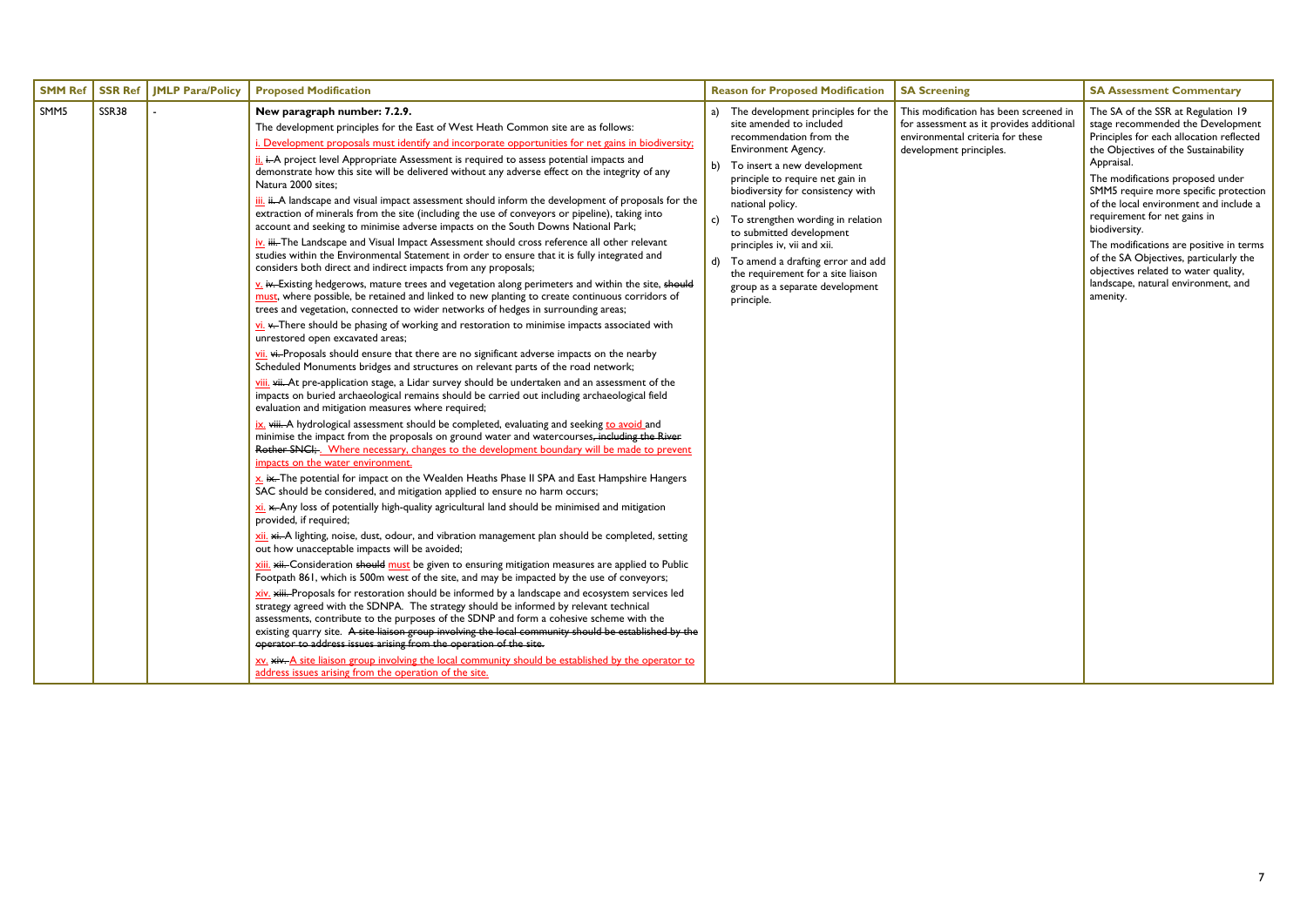| <b>SMM Ref</b> | <b>SSR Ref</b> | <b>JMLP Para/Policy</b> | <b>Proposed Modification</b>                                                                                                                                                                                                                                                                                                                                                                                                                                                                                                                                                                                                                                                                                                                                                                                                                                                                                                                                                                                                                                                                                                                                                                                                                                                                                                                                                                                                                                                                                                                                                                                                                                                                                                                                                                                                                                                                                                                                                                                                                                                                                                                                                                                                                                                                                                                                                                                                                                                                                                                                                                                                                                                                                                                                                                                                                                                                                                                                                                                                                                                                                                                                                                                                                                                                                                                                                                                                                                                                                                                                                                                                                                                                                                                                                                                                                                                                                                                                                                                                                                                                                                                                                                                                                                                                                                                                                                                                                                                                                                                                                                                                                                                                                                                                                                                                                                                                                                                                                                                                                                                                                                                                                                                                                                                                                                                                                                                                                                                                                                                                                                                                                                                                                                                                                        | <b>Reason for Proposed Modification</b>                                                                                                                                                                                            | <b>SA Screening</b>                                                                                                                               | <b>SA Assessment Commentary</b>                                                                                                                                                                                                                                                                                                                                                                                                                                                                                                   |
|----------------|----------------|-------------------------|-------------------------------------------------------------------------------------------------------------------------------------------------------------------------------------------------------------------------------------------------------------------------------------------------------------------------------------------------------------------------------------------------------------------------------------------------------------------------------------------------------------------------------------------------------------------------------------------------------------------------------------------------------------------------------------------------------------------------------------------------------------------------------------------------------------------------------------------------------------------------------------------------------------------------------------------------------------------------------------------------------------------------------------------------------------------------------------------------------------------------------------------------------------------------------------------------------------------------------------------------------------------------------------------------------------------------------------------------------------------------------------------------------------------------------------------------------------------------------------------------------------------------------------------------------------------------------------------------------------------------------------------------------------------------------------------------------------------------------------------------------------------------------------------------------------------------------------------------------------------------------------------------------------------------------------------------------------------------------------------------------------------------------------------------------------------------------------------------------------------------------------------------------------------------------------------------------------------------------------------------------------------------------------------------------------------------------------------------------------------------------------------------------------------------------------------------------------------------------------------------------------------------------------------------------------------------------------------------------------------------------------------------------------------------------------------------------------------------------------------------------------------------------------------------------------------------------------------------------------------------------------------------------------------------------------------------------------------------------------------------------------------------------------------------------------------------------------------------------------------------------------------------------------------------------------------------------------------------------------------------------------------------------------------------------------------------------------------------------------------------------------------------------------------------------------------------------------------------------------------------------------------------------------------------------------------------------------------------------------------------------------------------------------------------------------------------------------------------------------------------------------------------------------------------------------------------------------------------------------------------------------------------------------------------------------------------------------------------------------------------------------------------------------------------------------------------------------------------------------------------------------------------------------------------------------------------------------------------------------------------------------------------------------------------------------------------------------------------------------------------------------------------------------------------------------------------------------------------------------------------------------------------------------------------------------------------------------------------------------------------------------------------------------------------------------------------------------------------------------------------------------------------------------------------------------------------------------------------------------------------------------------------------------------------------------------------------------------------------------------------------------------------------------------------------------------------------------------------------------------------------------------------------------------------------------------------------------------------------------------------------------------------------------------------------------------------------------------------------------------------------------------------------------------------------------------------------------------------------------------------------------------------------------------------------------------------------------------------------------------------------------------------------------------------------------------------------------------------------------------------------------------------------------|------------------------------------------------------------------------------------------------------------------------------------------------------------------------------------------------------------------------------------|---------------------------------------------------------------------------------------------------------------------------------------------------|-----------------------------------------------------------------------------------------------------------------------------------------------------------------------------------------------------------------------------------------------------------------------------------------------------------------------------------------------------------------------------------------------------------------------------------------------------------------------------------------------------------------------------------|
| SMM6           | SSR34          |                         | New paragraph number: 7.2.7.<br>The development principles for Ham Farm are as follows:<br>i. Development proposals must identify and incorporate opportunities for net gains in biodiversity;<br>ii, i–A project level Appropriate Assessment is required to assess potential impacts and demonstrate how this site will be<br>delivered without any adverse effect on the integrity of any Natura 2000 sites<br>iii. # A Landscape and Visual Impact Assessment should inform the development of proposals for the extraction of minerals<br>from the site, taking into account and seeking to minimise impacts on the South Downs National Park and its setting, and<br>Wiston Park;<br>$\frac{iv}{r}$ . HH <sub>r</sub> The LVIA should cross reference all other relevant studies within the Environmental Statement in order to ensure<br>that it is fully integrated and considers both direct and indirect impacts from any proposals;<br>$\frac{V_1}{V_2}$ iv. The access should be carefully sited to ensure lines of mature broadleaf trees remain intact. A tree survey and<br>arboricultural impact assessment in accordance with "BS5837 Trees in Relation to Design, Demolition and Construction<br>2012" should be provided to ensure that retained trees are adequately protected from site operations and that any to be<br>removed are clearly identified and appropriate mitigation proposed;<br>vi. - The entrance to the site should be carefully designed to minimise adverse impacts upon the South Downs National<br>Park and its setting;<br>vii. vi. During excavation there should be screening, such as perimeter mounding and planting of native trees and shrubs<br>(including native evergreen species) along the eastern and southern boundaries to strengthen and reinforce existing<br>screening of views into the site from the A283, Cherrytree Rough to the north and surrounding open farmland should be<br>considered as part of the Landscape and Visual Impact Assessment process. Any screening landform and/or planting should<br>be designed to be consistent with local landscape character in order to minimise unintended additional impacts on landscape<br>character from incongruous screening features;<br>viii. vii. Existing hedgerows, mature trees, and vegetation along perimeters and within the site, should must, where possible,<br>be retained and linked to new planting to create continuous corridors of trees and vegetation, connected to wider<br>networks of hedges in surrounding areas;<br>ix. wiii. There should be phasing of working and restoration to minimise impacts associated with unrestored open excavated<br>areas;<br>x, i <del>x.</del> A historic building setting impact assessment of nearby listed buildings (including but not limited to Horsebrook<br>Cottage and Wappingthorn Manor) should be carried out and mitigation provided, if required;<br>$x_i$ , $x_i$ , At pre-application stage, a Lidar survey should be undertaken and an assessment of the impacts on buried<br>archaeological remains should be carried out including archaeological field evaluation and mitigation measures where<br>required;<br>xii. xii. A hydrological assessment should be completed, evaluating and seeking to avoid and minimise the impact from the<br>proposals on ground water and watercourses, including but not limited to, Alderwood Pond and Wiston Pond;<br>xiii. xii. A flood risk assessment should be carried out and mitigation provided, if required;<br>xiv. xiii. The transport assessment should consider the net impact of changing the land use from agricultural (maize<br>production) to mineral and include allowances for the importation of materials for restoration and importation of feedstock<br>for anaerobic digestion at Wappingthorn Farm;<br>xv. xiv. A HGV routing agreement is required, including a robust approach to monitoring adherence, to ensure that HGVs<br>travelling to/from the site avoid the villages of Steyning and Storrington;<br>Xvi, xx. If the traffic from the site could have a negative impact on the Air Quality Management Area in Storrington High<br>Street, then an Air Quality Assessment is required;<br>XVil. ***. Vehicular access to the site to be created at the existing gated access and shall be designed to accord with the<br>standards and guidance within the Design Manual for Roads and Bridges and Roads in the South Downs;<br>xviii. *** There should must be an assessment of the cumulative impact associated with other development (e.g., other<br>minerals development) including landscape and transport considerations, such as the A24/A283 Washington roundabout and<br>mitigation, if required;<br>XX. xix. There are known power cables, power lines and water mains within and adjacent to the site which should be<br>diverted or protected, as necessary;<br>xxi. **. A lighting, noise, dust, odour, and vibration management plan should be completed, setting out how unacceptable<br>impacts will be avoided;<br>xxii, wii. Options for restoration could include reinstating the original profile of the site and returning it to agricultural use<br>and restoring the structure of hedgerows and hedgerow trees, with the aim of maximising farmland habitat value, and<br>connectivity with the surrounding structure of hedgerows and lines of trees. Long term restoration should aim to maximise<br>the habitat value by taking opportunities to link the surrounding hedgerow and woodland structure; and<br>XXiii. xii. A site liaison group involving the local community should be established by the operator to address issues arising<br>from the operation of the site. | a) To insert a new development<br>principle to require net gain in<br>biodiversity for consistency with<br>national policy.<br>To strengthen wording in relation<br>b)<br>to submitted development<br>principles vii, xi and xvii. | This modification has been screened in<br>for assessment as it provides additional<br>environmental criteria for these<br>development principles. | The SA of the SSR at Regulation 19<br>stage recommended the Development<br>Principles for each allocation reflected<br>the Objectives of the Sustainability<br>Appraisal.<br>The modifications proposed under<br>SMM6 require more specific protection<br>of the local environment and include a<br>requirement for net gains in<br>biodiversity.<br>The modifications are positive in terms<br>of the SA Objectives, particularly the<br>objectives related to water quality,<br>landscape, natural environment, and<br>amenity. |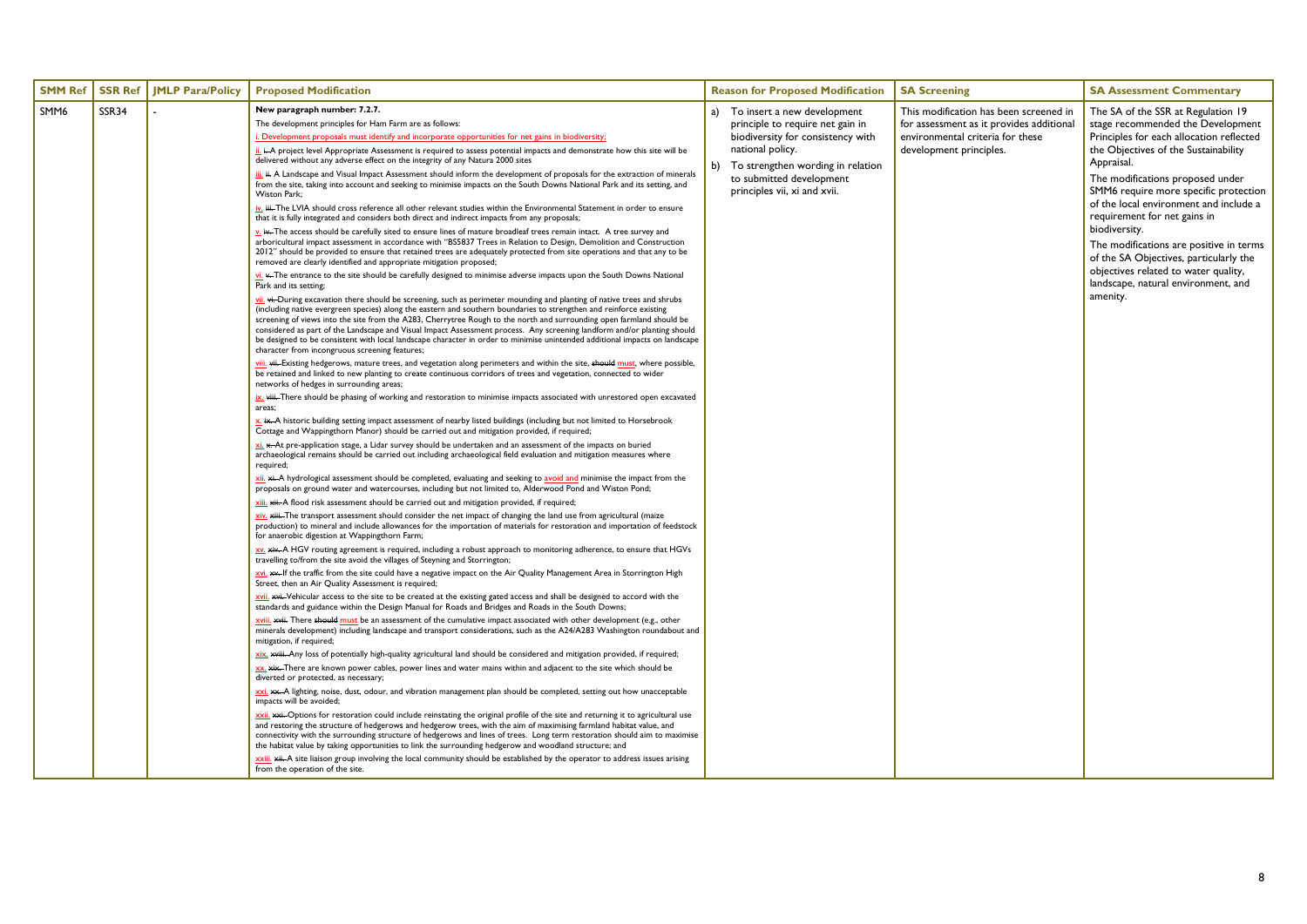| <b>SMM Ref</b> | <b>JMLP Para/Policy</b><br><b>SSR Ref</b> | <b>Proposed Modification</b>                                                                                                                                                                                                                                                                                                                                                                                                                                                                                                                                                                                                                                                                                                                                                                                                                                                                                                                                                                                                                                                                                                                                                                                                                                                                                                                                                                                                                                                                                                                                                                                                                                                                                                                                                                                                                                                                                                                                                                                                                                                                                                                                                                                                                                                                                                                                                                                                                                                                                                                                                                                                                                                                                                                                                                                                                                                                                                                                                                                                                                                                                                                                                                                                                                                                                                                                                                                                                                                                                                                                                                                                                                                                                                                                                                                                                                                                                                                                                                                                                                                                                                                                                                                                                                                                                                                                                                                                                              | <b>Reason for Proposed Modification</b>                                                                                                                                                                                       | <b>SA Screening</b>                                                                                                                               | <b>SA Assessment Commentary</b>                                                                                                                                                                                                                                                                                                                                                                                                                                                                                                                                                                                               |
|----------------|-------------------------------------------|-----------------------------------------------------------------------------------------------------------------------------------------------------------------------------------------------------------------------------------------------------------------------------------------------------------------------------------------------------------------------------------------------------------------------------------------------------------------------------------------------------------------------------------------------------------------------------------------------------------------------------------------------------------------------------------------------------------------------------------------------------------------------------------------------------------------------------------------------------------------------------------------------------------------------------------------------------------------------------------------------------------------------------------------------------------------------------------------------------------------------------------------------------------------------------------------------------------------------------------------------------------------------------------------------------------------------------------------------------------------------------------------------------------------------------------------------------------------------------------------------------------------------------------------------------------------------------------------------------------------------------------------------------------------------------------------------------------------------------------------------------------------------------------------------------------------------------------------------------------------------------------------------------------------------------------------------------------------------------------------------------------------------------------------------------------------------------------------------------------------------------------------------------------------------------------------------------------------------------------------------------------------------------------------------------------------------------------------------------------------------------------------------------------------------------------------------------------------------------------------------------------------------------------------------------------------------------------------------------------------------------------------------------------------------------------------------------------------------------------------------------------------------------------------------------------------------------------------------------------------------------------------------------------------------------------------------------------------------------------------------------------------------------------------------------------------------------------------------------------------------------------------------------------------------------------------------------------------------------------------------------------------------------------------------------------------------------------------------------------------------------------------------------------------------------------------------------------------------------------------------------------------------------------------------------------------------------------------------------------------------------------------------------------------------------------------------------------------------------------------------------------------------------------------------------------------------------------------------------------------------------------------------------------------------------------------------------------------------------------------------------------------------------------------------------------------------------------------------------------------------------------------------------------------------------------------------------------------------------------------------------------------------------------------------------------------------------------------------------------------------------------------------------------------------------------------------------------|-------------------------------------------------------------------------------------------------------------------------------------------------------------------------------------------------------------------------------|---------------------------------------------------------------------------------------------------------------------------------------------------|-------------------------------------------------------------------------------------------------------------------------------------------------------------------------------------------------------------------------------------------------------------------------------------------------------------------------------------------------------------------------------------------------------------------------------------------------------------------------------------------------------------------------------------------------------------------------------------------------------------------------------|
| SMM7           | <b>SSR40</b>                              | New paragraph number: 7.2.11.<br>The development principles for the Chantry Lane Extension are as follows:<br>i. Development proposals must identify and incorporate opportunities for net gains in biodiversity;<br>ii. i. A project level Appropriate Assessment is required to assess potential impacts and<br>demonstrate how this site will be delivered without any adverse effect on the integrity of any<br>Natura 2000 sites;<br>iii. ii. A Landscape and Visual Impact Assessment (LVIA) should inform the development of<br>proposals for the extraction of minerals from the site, taking into account and seeking to minimise<br>impacts on the South Downs National Park;<br>iv. iii. The LVIA should cross reference all other relevant studies within the Environmental<br>Statement in order to ensure that it is fully integrated and considers both direct and indirect<br>impacts from any proposals;<br>$\underline{v}$ . iv. The entrance to the site should be carefully designed to minimise adverse impacts upon the<br>South Downs National Park and its setting, and designed to accord with the standards and guidance<br>within the Design Manual for Roads and Bridges and Roads in the South Downs;<br>$\underline{\mathsf{vi}}$ . $\leftarrow$ During excavation there should be screening, such as perimeter mounding and planting of<br>native trees and shrubs (including native evergreen species) along the boundaries to strengthen and<br>reinforce existing screening of views into the site from the A283, and surrounding open farmland<br>should be considered as part of the Landscape and Visual Impact Assessment process. Any<br>screening landform and/or planting should be designed to be consistent with local landscape<br>character in order to minimise unintended additional impacts on landscape character from<br>incongruous screening features;<br>vii. wi-Existing hedgerows, mature trees, and vegetation along perimeters and within the site,<br>should must, where possible, be retained and linked to new planting to create continuous corridors<br>of trees and vegetation, connected to wider networks of hedges in surrounding areas;<br>viii. vii. There should be phasing of working and restoration to minimise impacts associated with<br>unrestored open excavated areas;<br>ix. viii. At pre-application stage, a Lidar survey should be undertaken and an assessment of the<br>impacts on buried archaeological remains should be carried out including archaeological field<br>evaluation and mitigation measures where required;<br>x. ix. A hydrological assessment should be completed, evaluating and seeking to avoid and minimise<br>the impact from the proposals on ground water and watercourses, given its location close to the<br>Arun Valley SPA;<br>xi. x. An HGV routing agreement is required, including a robust approach to monitoring<br>adherence, to ensure that HGVs travelling to/from the site avoid the village of Storrington;<br>Xii. xi-If the traffic from the site could have a negative impact on the Air Quality Management Area<br>in Storrington High Street, then an Air Quality Assessment is required;<br>xiii. xii. There should must be an assessment of the cumulative impact associated with other<br>development (e.g., other minerals development) including landscape and transport considerations,<br>such as the A24/A283 Washington roundabout and mitigation, if required;<br>xiv. xiii. Any loss of potentially high-quality agricultural land should be minimised and mitigation<br>provided, if required;<br>XV. xiv. There are known power cables, power lines and water mains within and adjacent to the<br>site which should be diverted or protected, as necessary;<br>xvi. **. A lighting, noise, dust, odour, and vibration management plan should be completed, setting<br>out how unacceptable impacts will be avoided;<br>xvii. ***. Proposals for restoration should be informed by a landscape and ecosystem services led<br>strategy agreed with the SDNPA. The strategy should be informed by relevant technical<br>assessments, contribute to the purposes of the SDNP and form a cohesive scheme with the<br>existing quarry site.<br>xviii. *** it. A site liaison group involving the local community should be established by the operator<br>to address issues arising from the operation of the site. | To insert a new development<br>principle to require net gain in<br>biodiversity for consistency with<br>national policy.<br>To strengthen wording in relation<br>b)<br>to submitted development<br>principles vi, ix and xii. | This modification has been screened in<br>for assessment as it provides additional<br>environmental criteria for these<br>development principles. | The SA of the SSR at Regulation 19<br>stage recommended the Development<br>Principles for each allocation reflected<br>the Objectives of the Sustainability<br>Appraisal.<br>The modifications proposed under<br>SMM7 require more specific protection<br>of the local environment, including a<br>requirement for net gains in<br>biodiversity and a further assessment of<br>cumulative impact at the time an<br>application comes forward.<br>The modifications are positive in terms<br>of the SA Objectives, particularly the<br>objectives related to water quality,<br>landscape, natural environment, and<br>amenity. |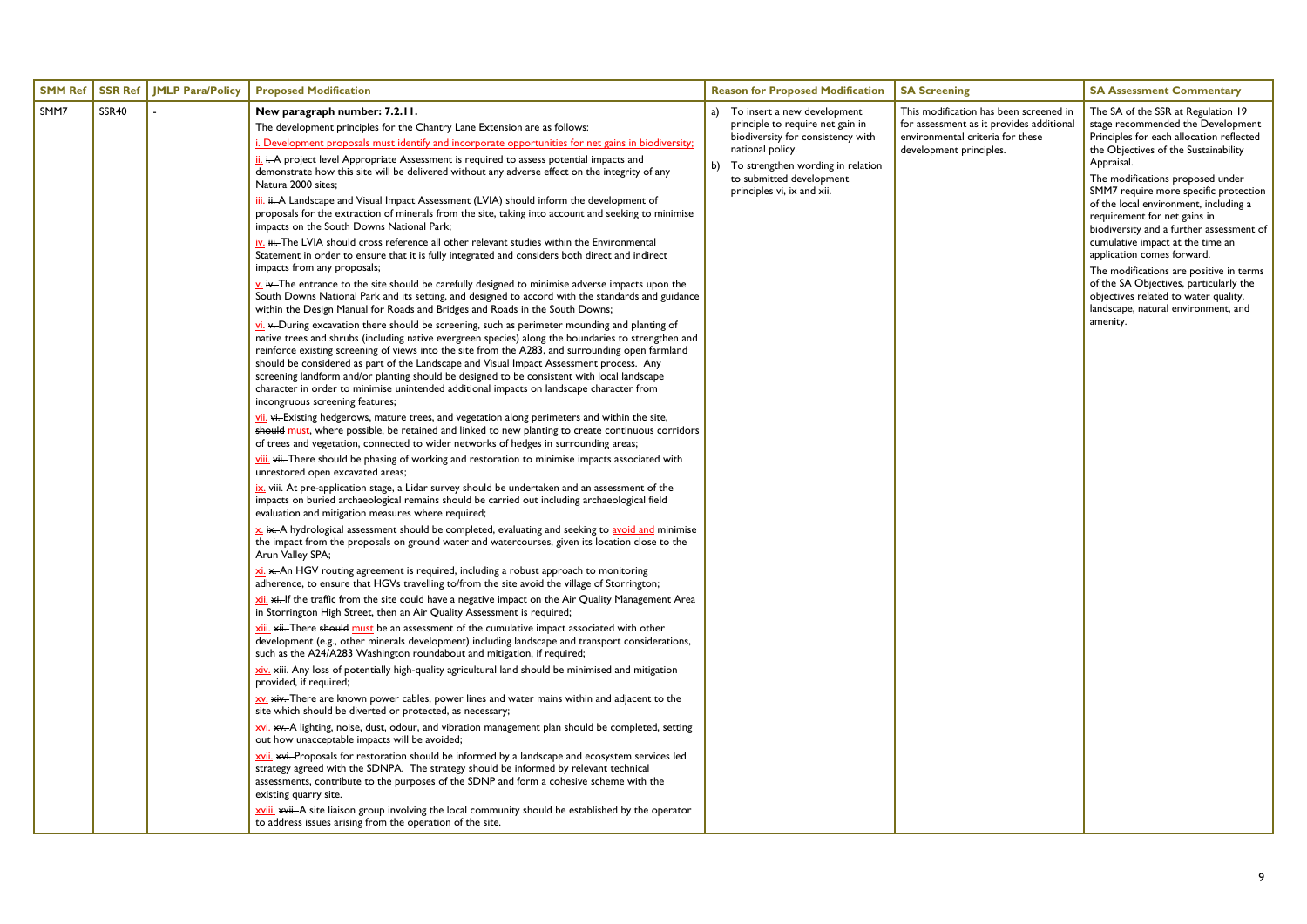### <span id="page-9-0"></span>Modifications to Policy M2 Recommendations

The table below sets out an updated assessment for Policy M2 as revised by proposed modification SMM2.

| <b>SA of Submission M2</b>                                                                                                                                                                                                                                                                                                                                                                                                                                                                                                                                                                                                                                                                     | Modifications in SMM2                                                                                                                                                                                                                                                                                                                       |
|------------------------------------------------------------------------------------------------------------------------------------------------------------------------------------------------------------------------------------------------------------------------------------------------------------------------------------------------------------------------------------------------------------------------------------------------------------------------------------------------------------------------------------------------------------------------------------------------------------------------------------------------------------------------------------------------|---------------------------------------------------------------------------------------------------------------------------------------------------------------------------------------------------------------------------------------------------------------------------------------------------------------------------------------------|
| The SA assessments indicate that the most sustainable strategy is likely to be a combination of the options that allows for all potential<br>sites and sources to come forward, where they are available, over the plan period. The SA recommends that Policy M2 clearly sets out<br>a hierarchy of decision making, ensuring that sites only come forward in relation to the need at the time of the application and<br>applicants are signposted to the NPPF requirement to seek sites outside of designated landscapes in the first instance.                                                                                                                                               | The modification proposed increases the certainty that sites referred to in criterion (b) in any provision from outside of the Plan Area<br>will have been subject to assessment through a development plan process or the planning application process. The modification is seen<br>as positive in terms of the SA Objectives for the SSR. |
| Policy M2 should be clear that sites allocated in Policy M11 have precedence over windfall sites and that sites should be well located to<br>the Lorry Route Network if other modes of transport is not viable. The JMLP contains a number of DM policies which can control and<br>ensure mitigation of any impacts from development and the policy should clearly reference this, or provide further information in the<br>supporting text. As the strategy allows for allocations in the SDNP, M2 should be clear that any application will be considered in the<br>context of major development and applications outside of the SDNP also must assess the potential impact they would have. |                                                                                                                                                                                                                                                                                                                                             |

### <span id="page-9-1"></span>Modifications to Policy M11 Recommendations

The table below sets out an updated assessment for Policy M11 as revised by proposed modification SMM4, SMM5, SMM6 and SMM7.

| <b>SA of Submission MII</b>                                                                                                                                                                                                                                                                                                                                                                                                                                                                    | SA of Modifications in SMM4, SMM5, SMM6 and SMM7                                                                                                                                                                                                    |
|------------------------------------------------------------------------------------------------------------------------------------------------------------------------------------------------------------------------------------------------------------------------------------------------------------------------------------------------------------------------------------------------------------------------------------------------------------------------------------------------|-----------------------------------------------------------------------------------------------------------------------------------------------------------------------------------------------------------------------------------------------------|
| As stated above, the SA assessments indicate that the most sustainable strategy is likely to be a combination of the options that allows<br>for all potential sites and sources to come forward, where they are available, over the plan period. Policy M2 incorporates a hierarchy<br>of decision making and the SA recommendations set out above.<br>The requirements for M11 are assessed in this context. Policy M11 should be clear that sites will be assessed in the context of all the | The SA of the SSR at Regulation 19 stage recommended the Developme<br>Sustainability Appraisal.<br>The modifications proposed under SMM4 to SMM7 require more specifi<br>for net gains in biodiversity and a further assessment of cumulative impar |
| policies within the JMLP, and other relevant policies in the development plan. The adopted policy includes a series of 'Development<br>Principles' for the allocation at West Hoathly Brickworks. It is recommended that these are included of all soft sand allocations and that<br>these follow the outcomes of the technical assessments and the HRA.                                                                                                                                       | The modifications are positive in terms of the SA Objectives, particularly<br>environment, and amenity.                                                                                                                                             |

ent Principles for each allocation reflected the Objectives of the

fic protection of the local environment, including a requirement act at the time an application comes forward.

y the objectives related to water quality, landscape, natural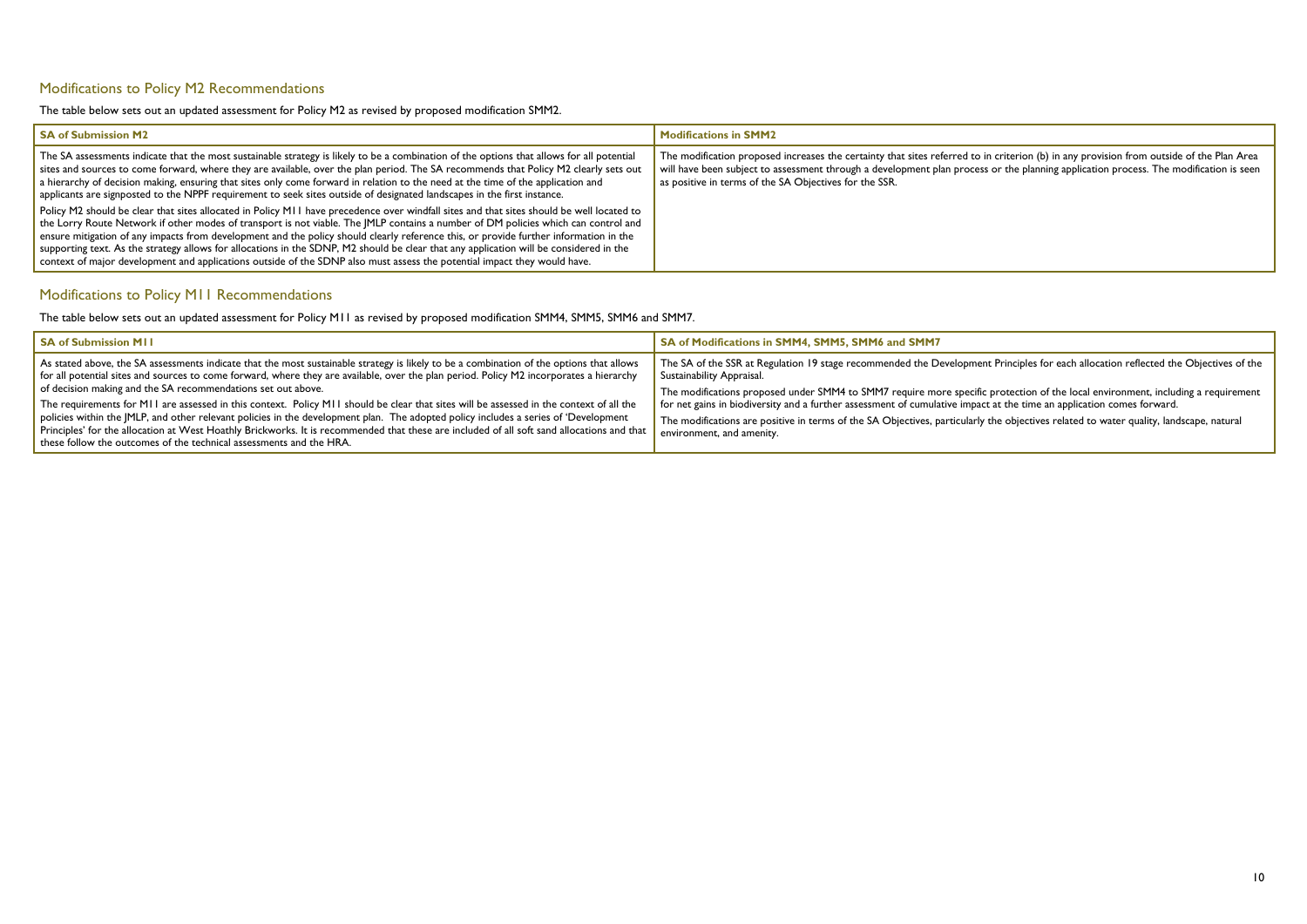## <span id="page-10-0"></span>Modifications to Policy M11 and Development Principles for each Site Allocation

The table below sets out an updated assessment for each Site Allocation as revised by proposed modification SMM4, SMM5, SMM6 and SMM7. Refer to [Table 1](#page-1-2) on page [2](#page-1-2) for the key to symbols and colour coding used.

| <b>SA Objective</b>                                                                                                                                                       | <b>Chantry Lane</b> | SMM7           | <b>East of West Heath</b> | <b>SMM4 and SMM5</b>     | <b>Ham Farm</b> | SMM6   |
|---------------------------------------------------------------------------------------------------------------------------------------------------------------------------|---------------------|----------------|---------------------------|--------------------------|-----------------|--------|
| I. To protect and, where possible, enhance health, well- being and amenity of residents, neighbouring<br>land uses and visitors to West Sussex.                           | $0/-?$              | $0/-?$         | $0/-?$                    | $0/-?$                   | $0/-?$          | $0/-?$ |
| 2. To protect and, where possible, enhance recreation opportunities for all, including access to the<br>countryside, open spaces, and Public Rights of Way (PROW).        | $\mathbf{0}$        | $\mathbf{0}$   | $+?$                      | $+2$                     | $-?$            |        |
| 3. To protect, sustain, and where possible, enhance the vitality and viability of the local economy.                                                                      | $+$                 | $+$            | $+$                       | $+$                      | $+$             | $+$    |
| 4. To conserve minerals resources from inappropriate development whilst providing for the supply of<br>aggregates and other minerals sufficient for the needs of society. | $+$                 |                |                           | $+$                      |                 |        |
| 5. To protect, and where possible, enhance the landscape, local distinctiveness, and landscape character<br>in West Sussex.                                               |                     |                |                           |                          |                 |        |
| 6. To protect, conserve and enhance biodiversity including natural habitats and protected species.                                                                        | $\rightarrow$       | $+?$           | $-2$                      | $+?$                     | $-?$            | $+?$   |
| 7. To protect and conserve geodiversity.                                                                                                                                  |                     | $-?$           | $\mathbf{0}$              | $\mathbf{0}$             | $\mathbf{0}$    |        |
| 8. To conserve, and where possible, enhance the historic environment.                                                                                                     |                     | $\rightarrow$  | $\overline{\phantom{a}}$  | $\overline{\phantom{a}}$ | $-2$            |        |
| 9. To protect and, where possible, enhance soil quality, and minimise the loss of best and most versatile<br>land.                                                        | $\Omega$            | $\mathbf{0}$   | $\Omega$                  | $\Omega$                 | $\sim$ $\sim$   |        |
| 10. To reduce air pollution and to protect and, where possible, enhance air quality.                                                                                      |                     | $-2$           | $-2$                      | -2                       | $-?$            |        |
| 11. To protect and, where possible, enhance water resources, water quality and the function of the<br>water environment.                                                  |                     | $+?$           |                           | $+2$                     |                 | $+?$   |
| 12. To reduce vulnerability to flooding, in particular preventing inappropriate development in the<br>floodplain.                                                         | $0$ ?               | $+?$           | $\overline{\phantom{a}}$  | $+2$                     | 0?              | $+2$   |
| 13. To minimise transport of minerals by roads. Where road use is necessary, to reduce the impact by<br>promoting use of the Lorry Route Network.                         | $\sim$              | <b>Service</b> | $\Omega$                  | $\Omega$                 |                 |        |
| 14. To reduce the emissions of greenhouse gases.                                                                                                                          |                     | $-2$           |                           | $\rightarrow$            |                 |        |